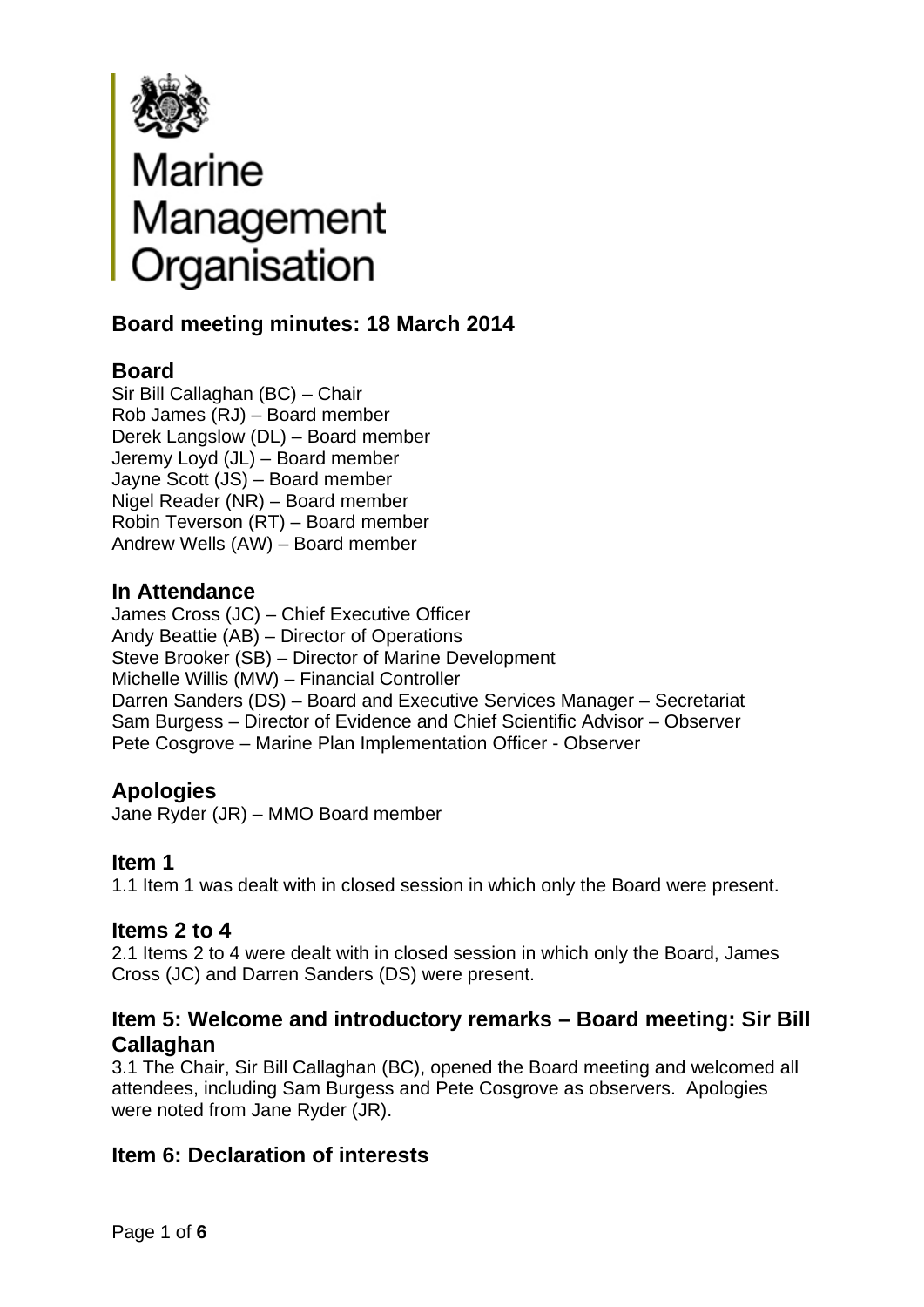4.1 The standing declaration from Nigel Reader (NR), regarding his interests in Natural England (NE) and Natural Resources Wales (NRW), continue to be noted.

# **Item 7: Minutes of the 29 January 2014 Board meeting and actions update**

5.1 The minutes from the 29 January 2014 Board meeting were agreed.

5.2 The action list and updates provided within the actions update paper were noted by the Board.

# **Item 8: Triennial Review Report**

6.1 JC presented to the Board the draft Triennial Review of the MMO, inviting the Board to consider the conclusions and recommendations. JC informed the Board that the final step in the process was for the review team to secure ministerial authorisation to publish the review.

6.2 The Board welcomed the opportunity to discuss in detail the contents of the draft review, including the conclusions and recommendations. JC advised the Board that once the report is published by Defra, the MMO will communicate the results to staff, stakeholders and public through the website, social media and the Stakeholder Focus Group. In addition, JC advised that the MMO had set itself a target of six weeks to produce an action plan based on the recommendations contained within the review. The Board noted that the action plan will likely be discussed further at the Board meeting in May.

6.3 The Board thanked JC for discussing the draft review report, commending MMO staff for working closely with the review team so that they had a detailed knowledge of our work, our budget allocation and the customers and stakeholders the MMO interacts with.

# **Item 9: Common Fisheries Policy Reform**

7.1 Sir Bill welcomed Kevin Williamson (KW) to the meeting. KW introduced his presentation on Common Fisheries Policy (CFP) Reform – Landing Obligation (Discard ban), detailing the practice of discarding fish and the key elements of the new landing obligation, which aims to reduce discard levels by ensuring fishermen land all their catch and offering incentives for demonstrating more selectivity in the fish that they catch. KW continued by describing the controls that underpin landing obligation, including the requirement for full documentation of catches to be provided and introduction of minimum conservation reference sizes.

7.2 After delivering figures for current fishing activity and landings composition across the English fleet, KW detailed the role at present performed by MMO officers in enforcing fishing activity and how this is expected to change under landing obligation, together with additional checks required by EU legislation. KW continued by highlighting the problems MMO face in monitoring and enforcing landing obligation, specifically how the additional data obtained will add to the complexity of the checks required to be performed.

7.3 The Board then heard about the advice received from the EU in respect of monitoring and enforcement, and proposals for the use of management plans and proportionate regimes, that employ risk modelling to identify the likelihood of illegal discarding. In considering this approach KW flagged the problem that the MMO face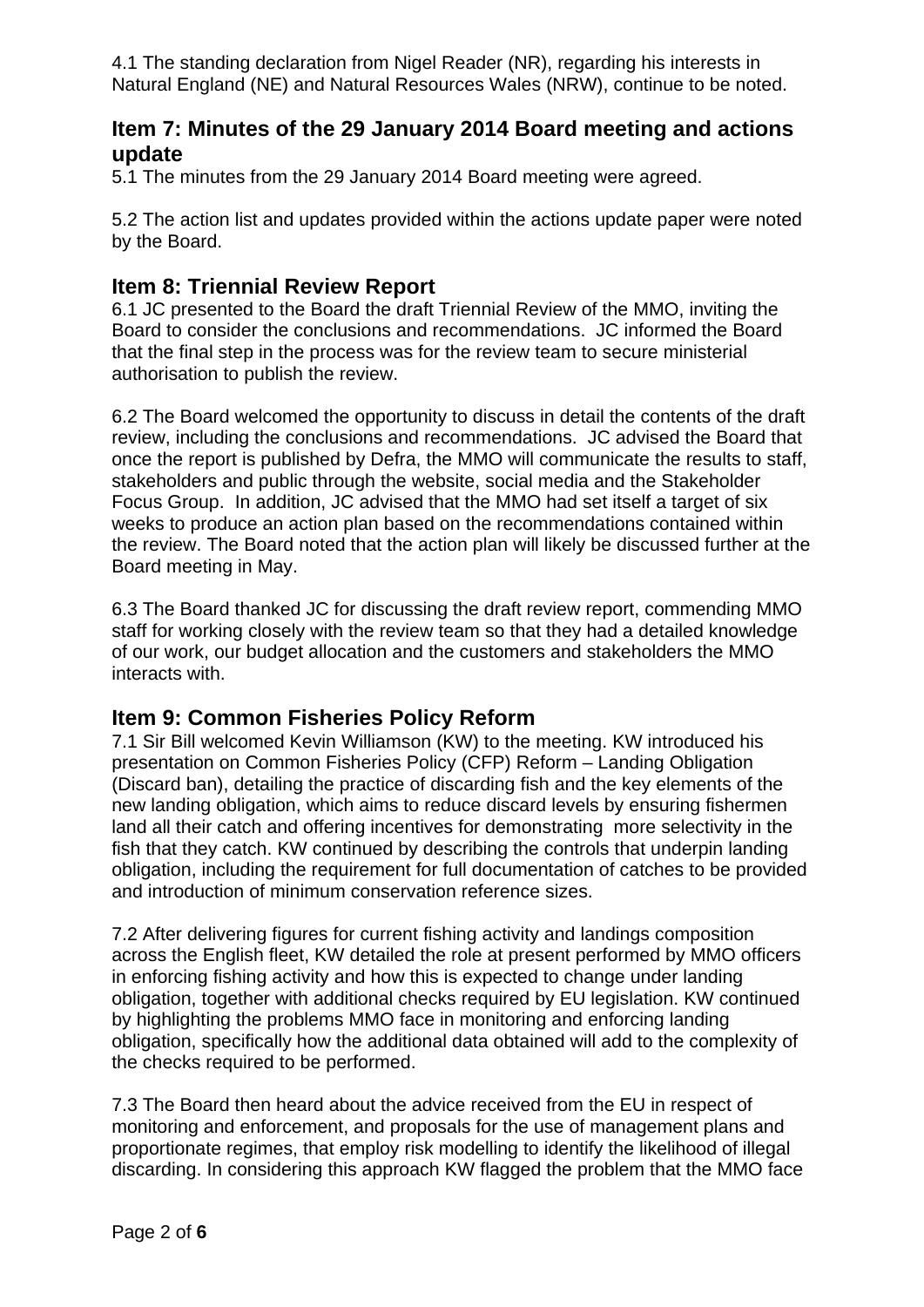due the number of England fisheries considered as high risk. KW continued by offering the Defra's view on the changes together with their timetable for implementation, as well as MMO specific concerns and considerations for more radical change.

7.4 KW concluded the presentation by listing the next steps and key milestones in implementing Pelagic landing obligation in January 2015 and Demersal landing obligation in January 2016. The Board thanked KW and AB for the detailed presentation and for engaging in detailed discussion. KW and AB gave assurance that the Board would receive regular updates as to the progress of discussions with Defra and preparations for Pelagic landing obligation at a meeting later in the year.

# **Item 10: Review of the MMO's fisheries data entry processes and practices**

8.1 AB introduced a paper that informed the Board of emerging findings from an endto-end review of MMO data processes and systems and to highlight the key risks and constraints relating to these processes and systems. AB confirmed that paper had been subject to a detailed review by the MMO's Audit and Risk Assurance Committee (ARAC) on the 6 March 2014.

8.2 AB explored aspects of the paper including background; progress to date in a data review and the constraints and risks identified. AB confirmed that the initial review concludes at the end of March 2014 and described to the Board the next steps planned for the next 12 months.

8.3 AB invited the Board to consider the paper. The Board discussed the paper in detail having noted the feedback provided by NR on behalf of the ARAC; the Board welcomed the paper and agreed that the next steps were both appropriate and proportional for addressing key issues identified within the paper and during discussion. The Board noted that the matter will be kept under continual review by the ARAC with a view to providing updates to the Board as next steps are delivered.

# **Item 11: Outcome Focussed Compliance and Enforcement**

9.1 Sir Bill welcomed David Abbott (DA) to the meeting. DA and AB introduced a presentation on the principles for a working party that will explore outcome focused compliance and enforcement, confirming that the working party will have its inaugural meeting in April to agree purpose, outcomes and timescales. AB confirmed that he will chair the meeting, with support from David Abbott (Head of Marine Compliance) together with Derek Langslow, Jeremy Loyd, Robin Teverson and Andrew Wells.

# **Item 12: Finance Strategy**

10.1 Michelle Willis (MW) introduced a presentation on a working party that will consider a finance strategy. MW confirmed that the finance strategy will be developed in the context of that which can be delivered in 14/15 and 15/16 and that which can be implemented over a longer period. In discussing the proposal, MW touched upon on areas for exploration in developing the strategy and confirmed that Jayne Scott and Nigel Reader will form part of the working party.

# **Item 13: Future Ways of Working**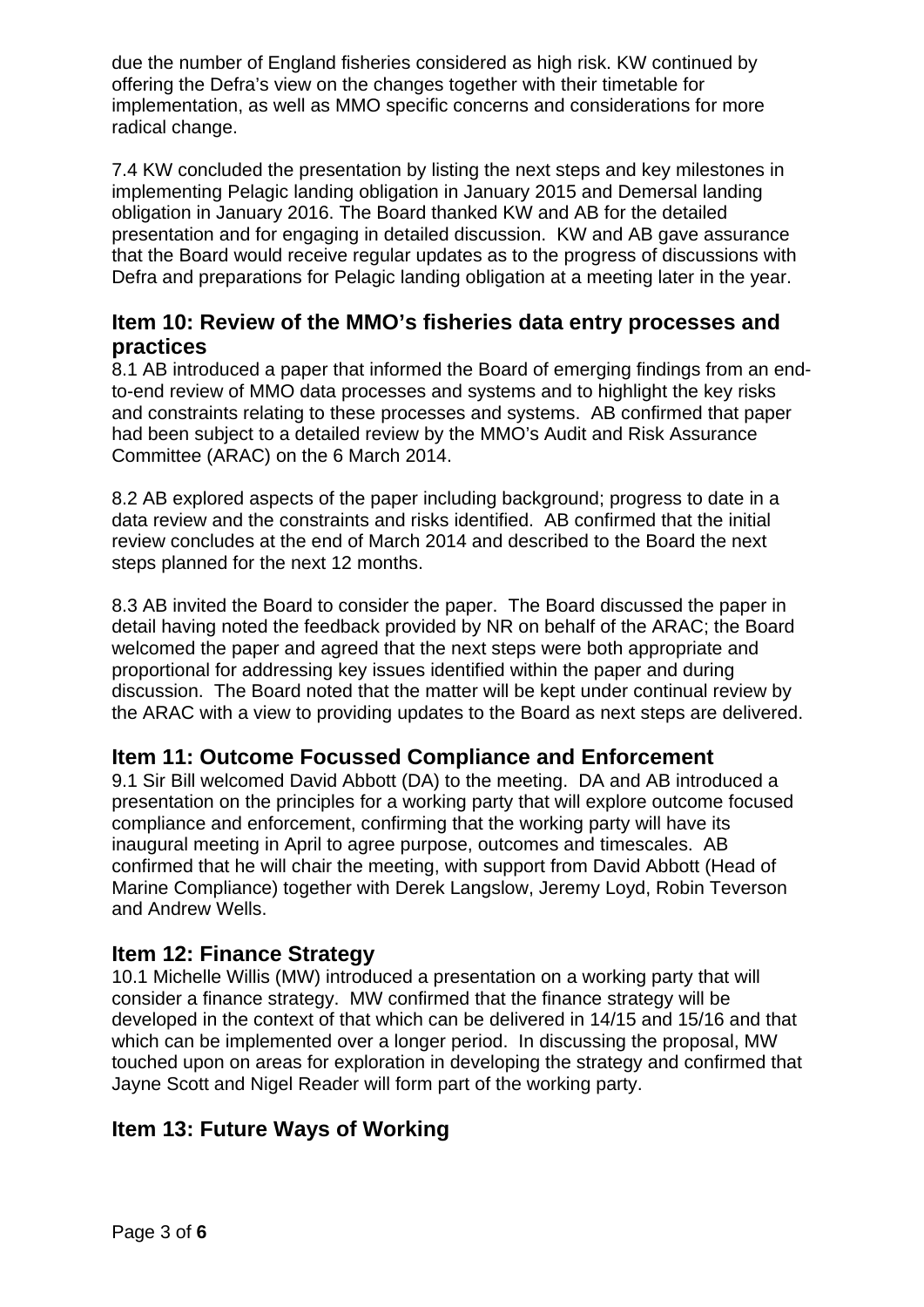11.1 Steve Brooker (SB) delivered a presentation which set out the role of a working party that will consider future ways of working. The Board discussed noting that Jane Ryder and Rob James will feed into the work of this working party.

# **Item 14**

12.1 Minute withheld

## **Item 15: Interim 2013/14 Annual Report and Accounts and process for approval**

13.1 MW presented to the Board the interim 2013/14 Annual Report and Accounts (AR&A) for comment together with a process for approving the AR&A in readiness for laying before Parliament in July 2014.

13.2 MW informed the Board that the ARAC had considered the interim AR&A at their meeting on the 6 March 2014. MW confirmed that the feedback had been most helpful and that suggestions will be impacted in time for presenting the first draft Annual Report in May 2014. NR, as Chair of the ARAC, confirmed that the AR&A was well drafted; balanced and proportionate, confirming also that National Audit Office had welcomed the Analytical Review during their recent audit. The Board discussed the AR&A, offering some suggestions in terms of content, presentation and tone. MW accepted the suggestions.

13.3 MW outlined to the Board a proposed timeline for approving the AR&A, culminating with final approval on the 4 July 2014 in readiness for laying before Parliament. The Board discussed the timeline noting that a first draft Annual Report will be presented in May 2014. The Board also noted that final audit commences on the 9 June 2014 and that the Board will review the final AR&A on the 24 June 2014, in advance of final ARAC scrutiny in early July 2014.

13.4 The Board welcomed the early view of the AR&A, confirming that it is progressing well. The Board agreed the timeline for approving the AR&A.

# **Item 16: Health, Safety and Wellbeing Report**

14.1 JC presented to the Board the Health, Safety and Wellbeing Report. JC explained to the Board that health, safety and wellbeing continues to be championed across the MMO, advising that AB had chaired the last Health and Safety Working Group.

#### 14.2 *Minute withheld*

14.3 The Board welcomed the report and initiatives underway as part of improving the health, safety and wellbeing culture within the MMO. The Board also noted that JC will present to the Board a six-month report in May 2014 exploring October 2013 to March 2014.

### **Item 17: CEO Report**

15.1 JC presented to the Board the CEO Report. JC confirmed that AB will give a short update later on a confidential matter.

15.2 JC asked the Board to consider the delivery of the 13-16 Corporate Plan as at 31 January 2014. JC advised that 15% of Key Performance Indicators and Key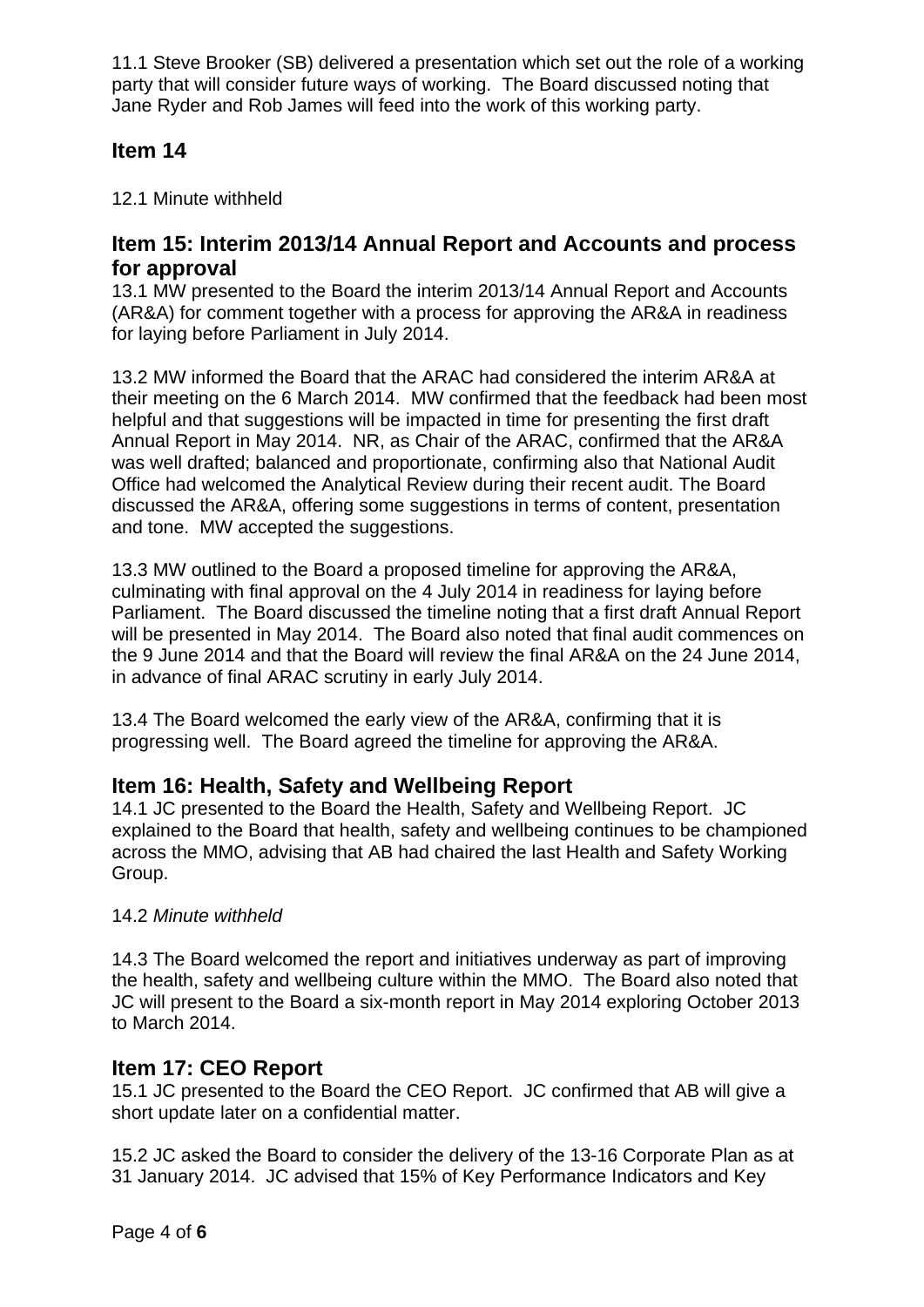Steps are reported as being either at significant risk or missed, and that some 85% are on track for delivery by the end of March 2014. JC also advised that year to date variance is £304k and that they are forecasting a balanced outturn at the end of the financial year. JC advised that these matters are discussed in more detail later in the Performance and Delivery Report and the Finance Pack.

15.3 JC advised the Board that following the announcement of the first tranche of marine conservation zone (MCZ) designations in November 2013, Defra publicly announced plans for Tranche 2 and Tranche 3 designations in February 2014. The Board discussed this, noting that the MMO's Marine Conservation and Enforcement Team (MCET) is continuing to review priority management requirements for the first tranche of MCZs. JC advised that the MCET will present to the Board in May 2014 on the management and enforcement of marine protected areas to allow for wider discussion.

**Action 28/01**: Session on MPA management to feature at the May 2014 Board meeting.

15.4 JC advised that he had given evidence to a House of Commons Select Committee on 5 March 2014. JC confirmed that the Environmental Audit Committee's new inquiry focussed on marine protected areas and was examining plans for implementing MCZs and the arrangements proposed for monitoring, managing and enforcing them going forward.

15.5 JC described to the Board the MMO's response to recent extreme weather highlighting the common-sense approach of the MMO to speed up flood repair efforts, and where legislation allowed, the application of exemptions to activity relating to the floods. The Board welcomed such initiatives and noted the MMO's offer of rapid redeployment of marine offices to assist where possible.

15.6 JC discussed in detail the plan for Defra and its wider network to increasingly operate as "one business" in response to the wider Civil Service Reform, advising that this includes bringing together structures, systems and processes across the network to deliver a better and more consistent customer experience at a lower cost. The Board discussed this with JC confirming that he will make the offer for one of the leads to come and talk to the Board.

**Action 28/02**: JC to invite a "One Business" lead to a future Board meeting to engage with the Board.

15.7 JC updated the Board with regards delivery of the European Fisheries Fund (EFF) advising of UK de-commitment in December 2013 and that there had been an interruption in February 2014. MW described the context to these two issues with the Board noting risk management and actions underway to address these matters.

15.8 AB informed the Board of a confidential investigation. The Board noted the detail and the actions underway, agreeing that they are reasonable and that they will be advised further in due course as the matter progresses.

# **Item 18: Organisational delivery overview**

#### *Performance and Delivery Report up to 31 January 2014*

16.1 The Board considered the Performance and Delivery Report up to the 31 January 2014. The Board discussed the detailed report, exploring the five Strategic